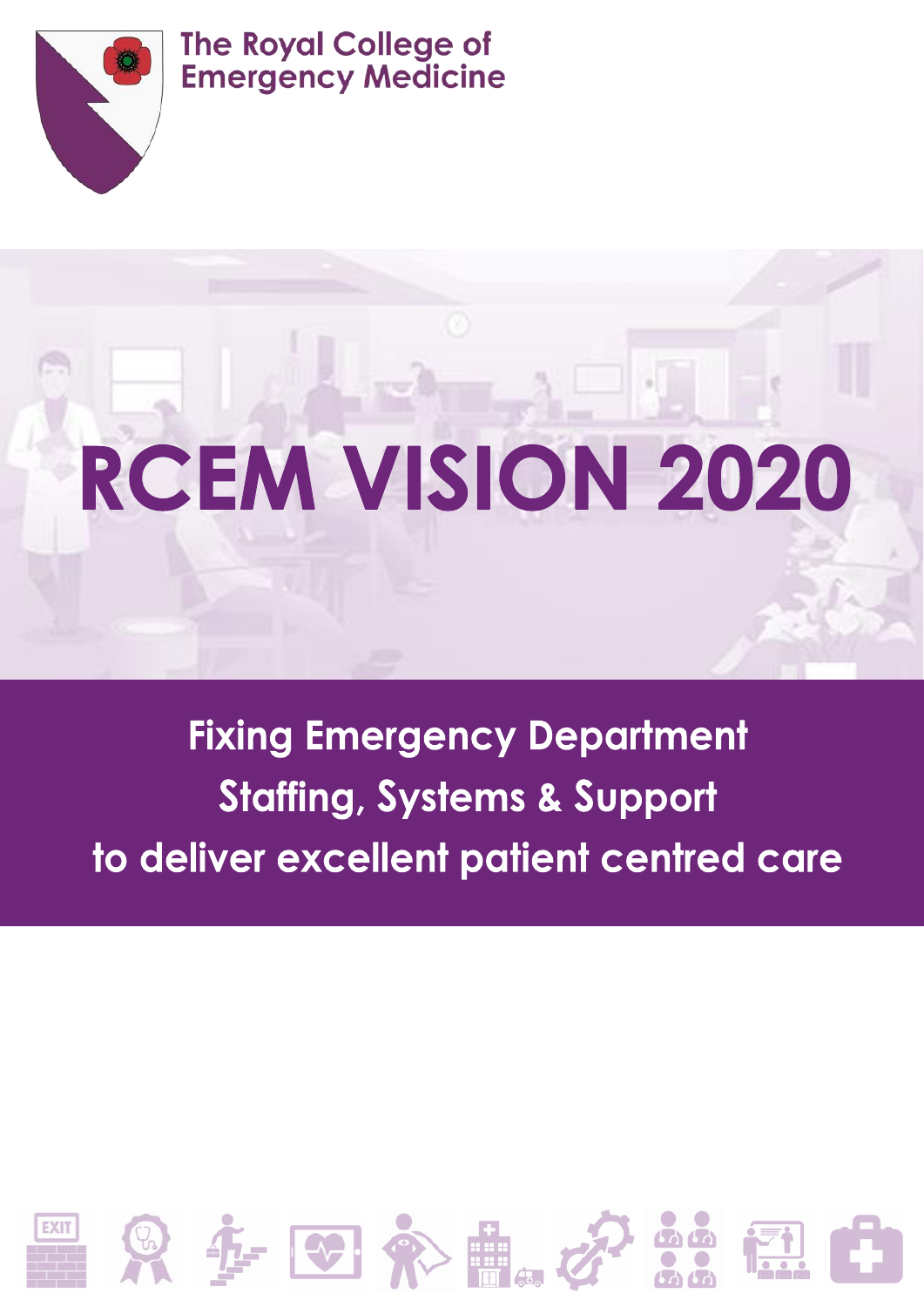# **About the RCEM**

### **The Royal College of Emergency Medicine delivers a unique body of work with the aim of ensuring high quality emergency care for our patients.**

We are the single authoritative body for Emergency Medicine in the UK. Emergency Medicine is the medical specialty which provides doctors and consultants to Emergency Departments (A&Es) in the NHS in the UK and other healthcare systems across the world.

Our work includes developing, setting and monitoring standards of care, setting and running examinations, and providing training and development to our doctors and medical workforce. Much of this supports and informs the Emergency Medicine healthcare systems in the UK and Ireland.

We exist to provide a public benefit through our activities for members including educational development, standard setting, improving clinical effectiveness, and providing expert guidance and advice on policy to relevant bodies on matters relating to Emergency Medicine.

The Royal College has over 6,500 fellows and members, who are doctors and consultants in emergency departments working in the health services in England, Wales, Scotland, Northern Ireland, Republic of Ireland and across the world.

# **Our mission**

**The purpose of the Royal College of Emergency Medicine is to support, inform and champion the emergency medical needs of the population, so that the healthcare system provides safe care of the highest standard with compassion, respect and fairness, in appropriate and sustainable healthcare systems. We put the patient at the heart of everything we do.**

The Royal College of Emergency Medicine promotes excellence in emergency care. Our activities are focused in three key areas:

- 1. Promotion of best practice in Emergency Medicine we strive to ensure that patient centred care is delivered by sufficient numbers of fully trained Emergency Medicine consultants and doctors, in a consultant led service working in and with the wider Emergency Medicine team.
- 2. Advancement of safe and effective Emergency Medicine by providing expert guidance and advice. We work to achieve a flexible and forward thinking approach to emergency care and to ensure that approach is shared with our partners and commissioners.
- 3. Working to educate, train and assess Emergency Medicine doctors to deliver the highest standards of professional competence and probity for the protection and benefit of all the public through the development of training, the funding of research and the setting of professional postgraduate examinations.







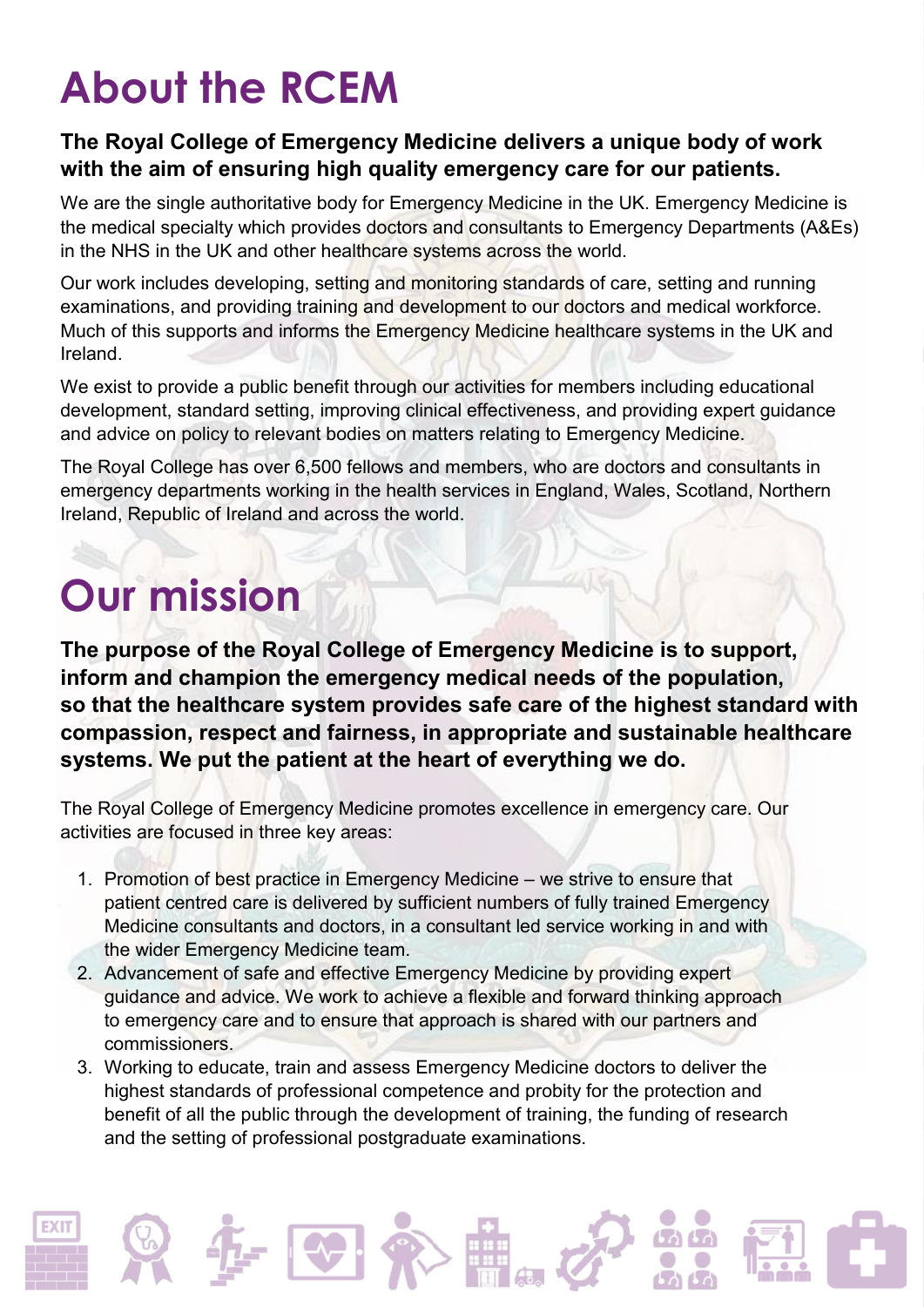# **Where are we now?**

**During the Spring and early Summer of 2017 the challenges facing NHS Emergency Departments (EDs) are less in the news, but the problems they face have not gone away. In our view, presently, the system is just coping after a terrible winter performance in many parts of the UK: there is an urgent need for action to tackle the problems facing emergency care.** 

There is a myth that patients are choosing to come to Emergency Departments instead of other services whereas the facts show that the growth is in step with the rising population in the UK. Since 2010/11 attendances in England have increased by 1,031,164 (7.4%)<sup>1</sup> – equivalent to the workload of 10 medium sized departments – and this number is set to rise.

Patients rightly expect to be seen, treated, and admitted or discharged in under four hours – the national standard. But the workforce and resources are not growing to meet this demand – demand which has historically defied all attempts to reduce it. As a result, emergency care staff are working to the limits of their abilities, 12-hour patient waits have increased, four hour performance has declined to the worst for 15 years and safety is increasingly compromised.

The NHS's emergency medical workforce is simply not large enough and so faces a significant challenge to meet the health needs of a growing and ageing population with increasingly complex needs. Emergency Departments are at the very heart of our emergency care systems and, as one of the few places in the NHS to offer a 24-hours a day, 7 days a week service, there is an increasing demand from patients to access them in their times of need.

# **What is needed?**

 **2,200 extra Emergency Medicine consultants in England alone to achieve safe, sustainable staffing levels**<sup>2</sup>

Posts must be structured to allow good recruitment, retention and prevent career 'burnout'.

**At least 100 extra training places per annum for at least four years**

### **More hospital beds**

We estimate that we need at least 5,065 more hospital beds in England alone<sup>3</sup> to get occupancy rates back to safe levels (85% of all beds – a level we are consistently over). More beds are vital to tackle 'exit block' and overcrowding. Better social care provision and community care will also help maintain flow in the hospital system.

### **Co-location of services**

Locating and integrating other vital care services, including frailty teams, pharmacists, mental health specialists, ambulatory emergency care and GPs, around Emergency Departments is cost effective and helps reduce pressure.

### **Emergency Care Transformation Programme**

To achieve all of the above will require a robust and practical workforce plan that over a four-year period will help reduce the £1.3m being spent each day on locum agency staff<sup>4</sup>.

<u>ila a a</u>

 $6060$ 

[3] 5,065 extra beds would achieve a safe bed occupancy level of 85%.

[4] ['Performance of the NHS Provider Sector year ended 31 March 2017' from NHSI](https://improvement.nhs.uk/uploads/documents/M12_201617_provider_sector_performance_report_-_Fin_Accts_-_FINAL.pdf) shows that spending in 2016/17 was £2.2 billion. Liaison's review of agency

[staff spend](http://liaison.co.uk/taking-temperature-annual-report-201617/) shows A&E accounted for 16% of all agency spend.

<sup>[1]</sup> [NHS England A&E Attendances and Emergency Admissions 2010 –](https://www.england.nhs.uk/statistics/statistical-work-areas/ae-waiting-times-and-activity/) 2016 [2] Based on 2015-16 attendance figures we have banded EDs groups and then allocated numbers of consultants to deliver a service.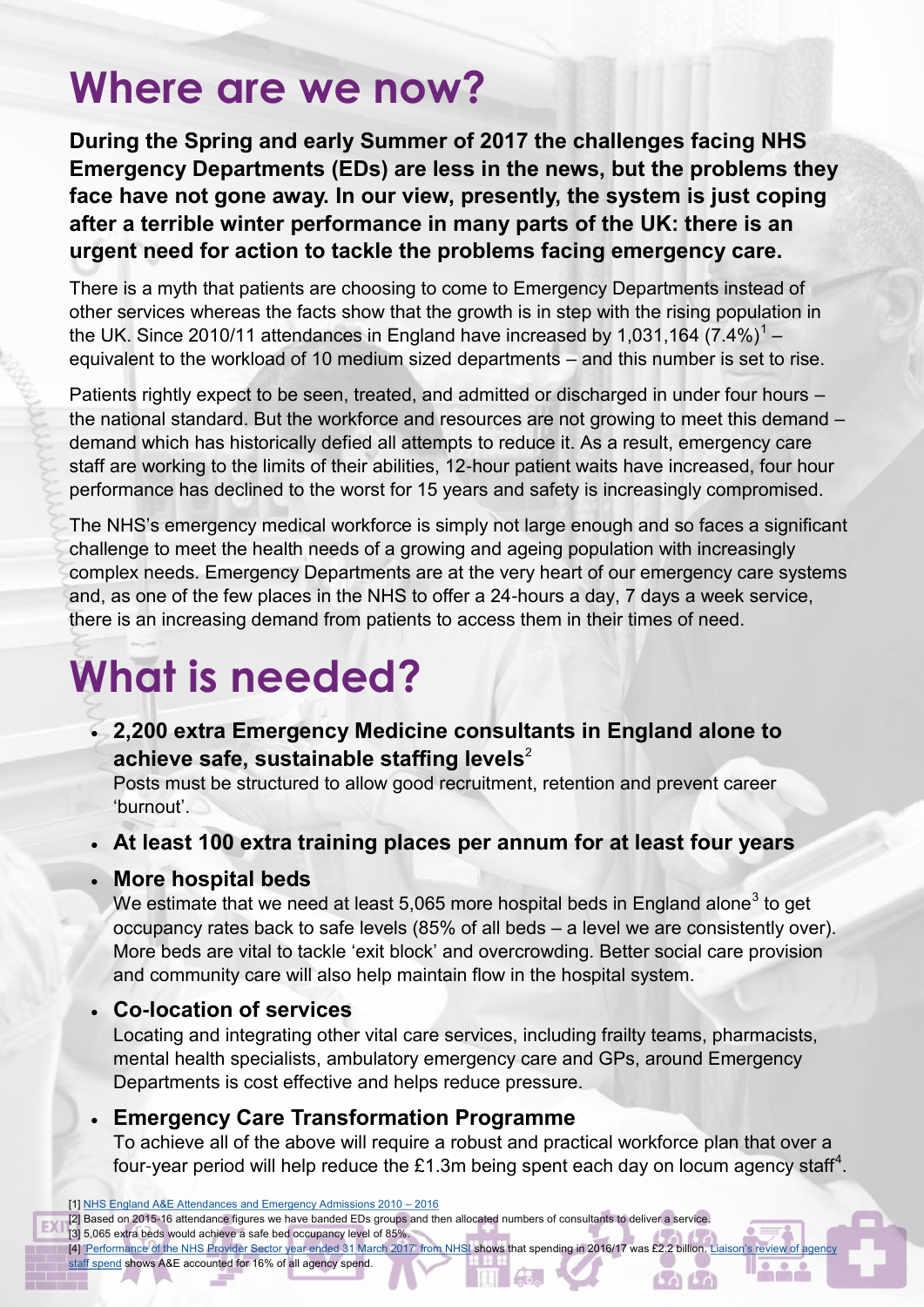# **Priorities for 2017 to 2020**

**To improve Emergency Medicine and deliver what is needed, over a three year period we will focus our resources and activities on three strategic aims:**

# **1. Staffing**

There must be a sustainable workforce to allow safe, effective and compassionate care for patients.

# **2. Systems**

There must be systems, processes and setup of services within the NHS that allow for the timely care of patients and prevents Exit Block.

# **3. Support**

All staff should feel supported and enabled to deliver patient care and best practice through continual quality improvement.

# *'If it is right for the patient, then it's right for the emergency department'*











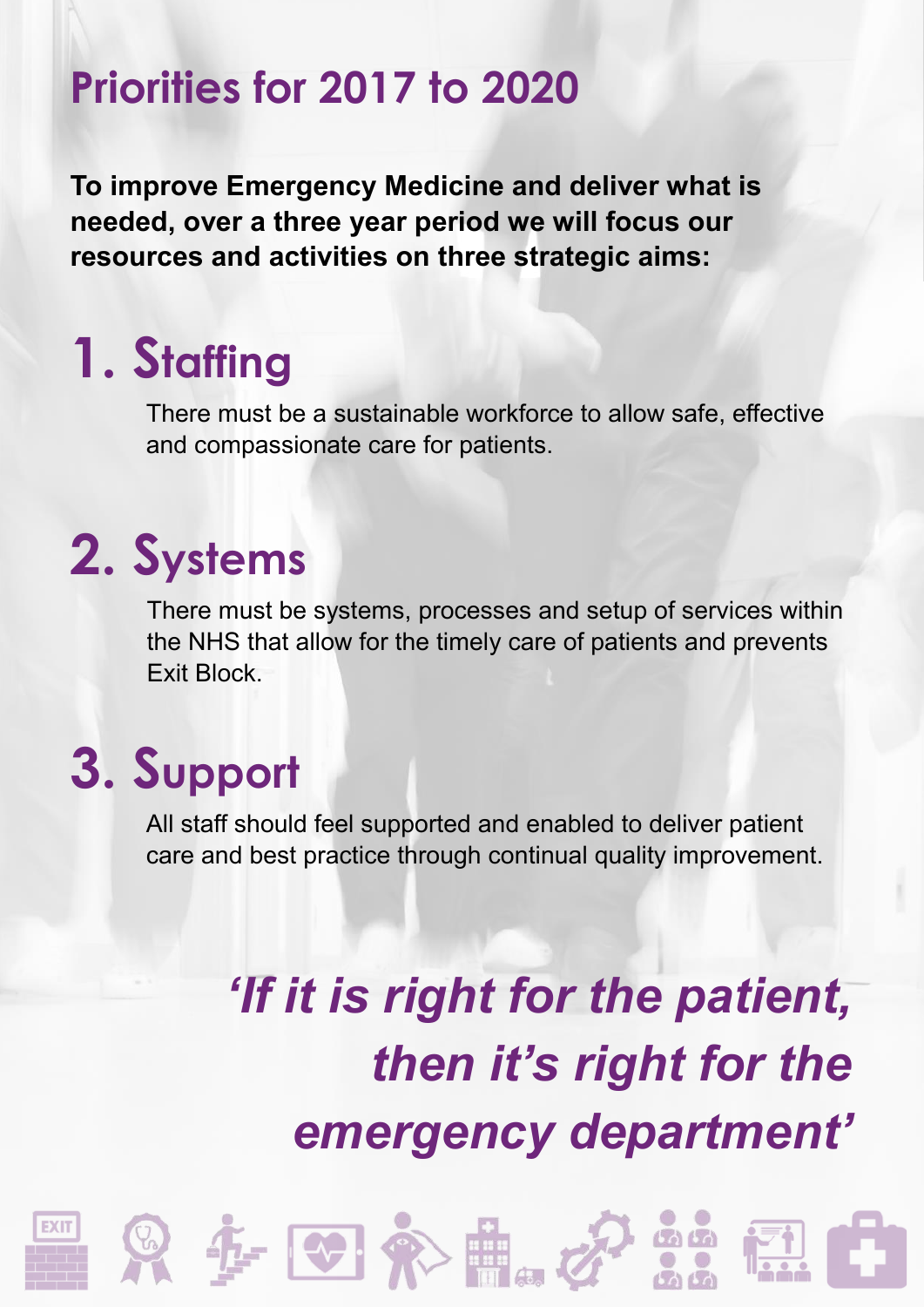# **Staffing**

**'There must be a sustainable workforce to allow safe, effective and compassionate care for patients'**

# **What will we focus on?**

#### **Workforce**

Recruiting and retaining a safe level of a trained clinical workforce to meet current and future demand.

### **Training**

EXIT

Enhancing the training environment to attract and retain high quality staff.

### **How will this be done?**

### **Leadership**

Developing leaders to be role models and inspire the values and aspirations of emergency medicine.

#### **Sustainable Careers**

Defining careers that are successful, satisfying and sustainable.

- Establishing an accurate demographic of current Emergency Medicine workforce as a basis for recommendations about future staffing requirements.
- Developing realistic recruitment and retention strategies to increase senior decision makers in Emergency Departments (EDs).
- Forming a broader clinical workforce to include Advanced Care Practitioners and Physician Associates.
- Working to bring all EDs up to appropriate levels of staffing according to size and need.
- Supporting rural, remote emergency and other Emergency Departments that find it particularly difficult to recruit.
- Providing expert advice on contracts and conditions of service to relevant stakeholders.
- Advising Health Education England on future recruitment strategy and numbers, including the national Medical Training Initiative (MTI) programme.
- Increasing funding for time dedicated to training and leadership development.

# **What does this mean for patients?**

More Emergency Department clinicians and improved training will mean even better, safer care for patients. Put simply the more trained doctors and other clinicians there are, the more time they have to spend with patients and more time to train and learn new life saving skills.

Currently each ED consultant is responsible for around 10,000 patients a year. More consultants means senior decision makers have more time to diagnose and help patients understand their condition; getting patients back on their feet, and back home as quick as possible.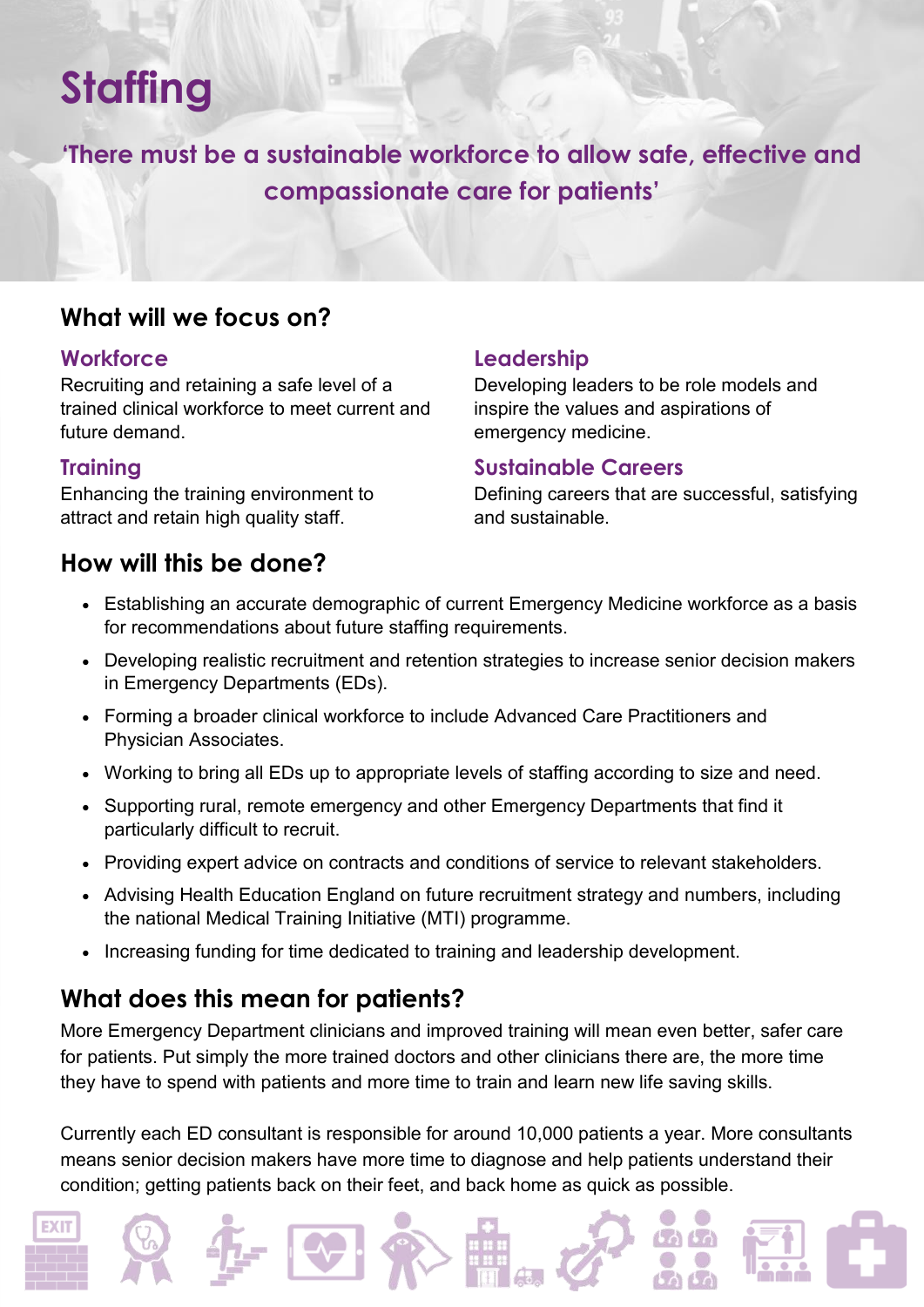# **Systems**

**'There must be systems, processes and setup of services within the NHS that allow for the timely care of patients and prevents Exit Block'**

### **What will we focus on?**

#### **Eliminate Exit Block**

Eliminating exit block and crowding in Emergency Departments to ensure quality patient care.

### **Integrate Emergency Department 'Front Door'**

Resourcing EDs so that all patients are screened by an ED clinician to ensure the best treatment for their needs.

### **Reconfiguration & Integration**

Reorganising services to provide better, faster care.

### **How will this be done?**

EXIT

- Tackling crowding, flow and exit block in hospital systems by campaigning for adequate acute bed numbers, and increased capacity in social care.
- Promoting best use of space and appropriate facilities in NHS emergency departments.
- Developing a payment system that reflects actual workload (rather than historical or local funding agreements) and system incentives to end crowding/exit block to improve overall patient care.
- Advancing and embedding co-location, integration and the 24/7 availability of supporting services according to casemix. This includes frailty, dementia and mental health services, increasing ambulatory care with dedicated Clinical Decision Units, but not just primary care – for example services for frequent attenders and people with alcohol/drug related issues.

# **What does this mean for patients?**

When we talk about systems we mean the way our departments and care services are organised. Many systems are setup in a way that is unsuitable for local needs and can cause problems such as long waits and overcrowding.

Increasing hospital bed numbers, and simplifying, rearranging and locating services in one place will help move patients through their treatment more quickly, and mean not having to go to a different place if they could be treated by a service other than the Emergency Department.

Put simply it means a more streamlined service with less time spent waiting, quicker access to the right services and less time repeating information to different people; treatment with greater dignity, respect and compassion.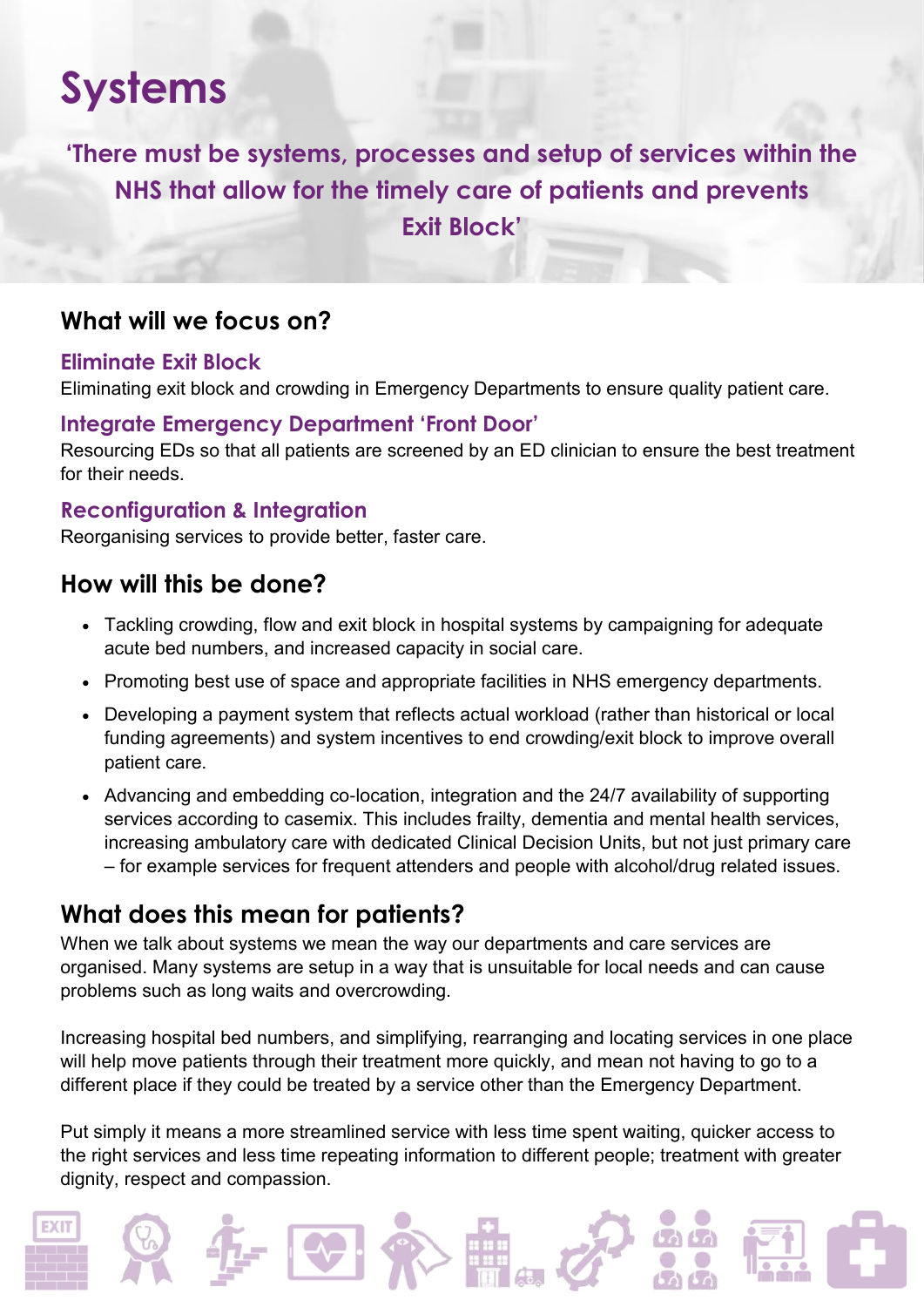# **Support**

**'All staff should feel supported and enabled to deliver patient care and best practice through continual quality improvement'**

# **What will we focus on?**

### **Safety and Best Practice**

Establishing better ways of sharing best practice and delivering safer care, supported by technology.

### **Quality Indicators**

Improving measurement of performance, safety and evidence based clinical care.

### **Data and Information**

Using data effectively to better understand patient need and design care services.

# **How will this be done?**

- Further exploring ways of improving safety, quality of care, and patient experience, guided by patient and staff engagement.
- Using the experience, support and guidance of the RCEM lay committee.
- Closer working with other specialties to form new models of care that better utilise existing hospital staff and avoid duplication of effort.
- The informed and accurate use of quality standards that better reflect patient care including the 'four-hour target'.
- Promote better use of IT and data analysis.
- Advocacy on public health issues, including homelessness and alcohol dependency.
- Increasing the relevance of RCEM to its fellows and members.

# **What does this mean for patients?**

By improving the support, information and tools available to staff, we can help to reduce pressure, allowing them to perform the best they possibly can, make the right choices for patients and help to improve the services patients use.